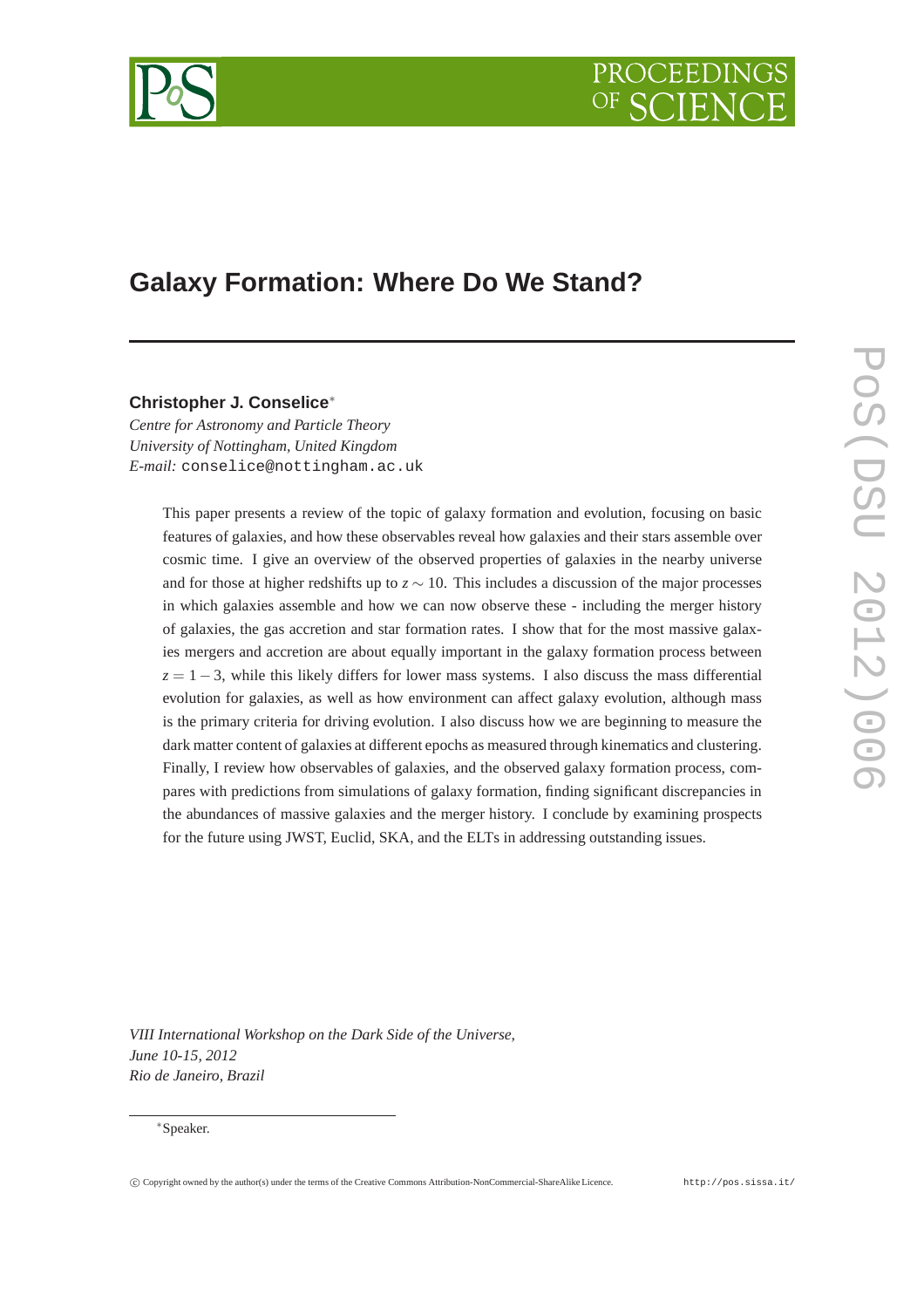# **1. Introduction**

Anyone trying to understand the formation of the universe must consider galaxies. Often used as a tracer population of the underlying matter, it is becoming clear that the history and physics of the formation of galaxies is a critical aspect for obtaining a full picture of the evolution of the universe. Yet we are really just starting to understand this, and uncertainties in our measurements of evolution remain large, although significant progress has been made in outlining the basic problem.

What is better understood is the observations of galaxies, which ultimately should reveal how the galaxies themselves have formed and evolved. In the local universe we have a solid understanding of the galaxy population based on large surveys such as SDSS and GAMA (e.g., Driver et al. 2011). Galaxies which are elliptical/passive along with spirals that have active star formation dominate the local population. The stellar and luminosity functions of nearby galaxies are also well measured (e.g., Loveday et al. 2012) and we now understand when the stars in these galaxies were formed based on detailed stellar population analyses.

What we do not yet understand is how or when these galaxies assembled. There has however been significant progress on addressing some of the issues related to this in the last 10-15 years. For example, the first measurements of galaxy properties at high redshift showed that the star formation rate is larger at higher redshifts than at lower redshifts (e.g., Madau et al. 1998), but this only reveals when stars form, not necessarily when galaxies assemble. We have some idea of this through observing the merger history of galaxies (e.g., Le Fevre et al. 2000; Conselice et al. 2003, 2008; Hammer et al. 2009; Lotz et al. 2008; 2011; Bluck et al. 2009, 2012; Man et al. 2012; Lopez-Sanjuan et al. 2012), and other modes such as gas accretion are now also being measured (e.g., Conselice et al. 2012). It is also important to realise that the questions of when the stars form in galaxies we see today, and when the galaxies themselves form, are distinct. It is also important to remember that these issues often must be addressed separately.

Traditionally the approach taken towards understanding the physics behind galaxy formation is to use galaxy observables, such as luminosity/mass functions, relations between observables, such as velocities and luminosities to test models. These models, starting with simple collapse ones (Eggen et al. 1962) implement basic physics, and subsequently predict the observables. This is now a large industry, and theory has revealed many clues towards understanding how galaxy formation has occurred, although as we discuss later (§5) there are still significant problems with theory matching galaxy observables.

Overall, in this review I place galaxy studies into three different classes: (1) Observables (i.e., measured or derived directly from telescopes) - this includes galaxy masses, luminosities, internal velocities, sizes, morphologies, etc. (2) Measuring galaxy history, i.e., how does the mass assembly/star formation, merging, and evolution in scaling relationship occur? (3) Finally, physics - what are the mechanisms driving the history of the observed assembly? An important side question is whether we have identified all of these processes. Within this framework the observables are first needed, then the history of the galaxy formation can be derived, which influences and leads into our understanding of the physics. Each of these three are active areas of research and can and often help guide the development of the other two.

This review will describe the observations of galaxies up to redshifts of *z* ∼ 10, and how we are now able to measure the history of galaxy formation in detail up to at least  $z = 3$ , but only currently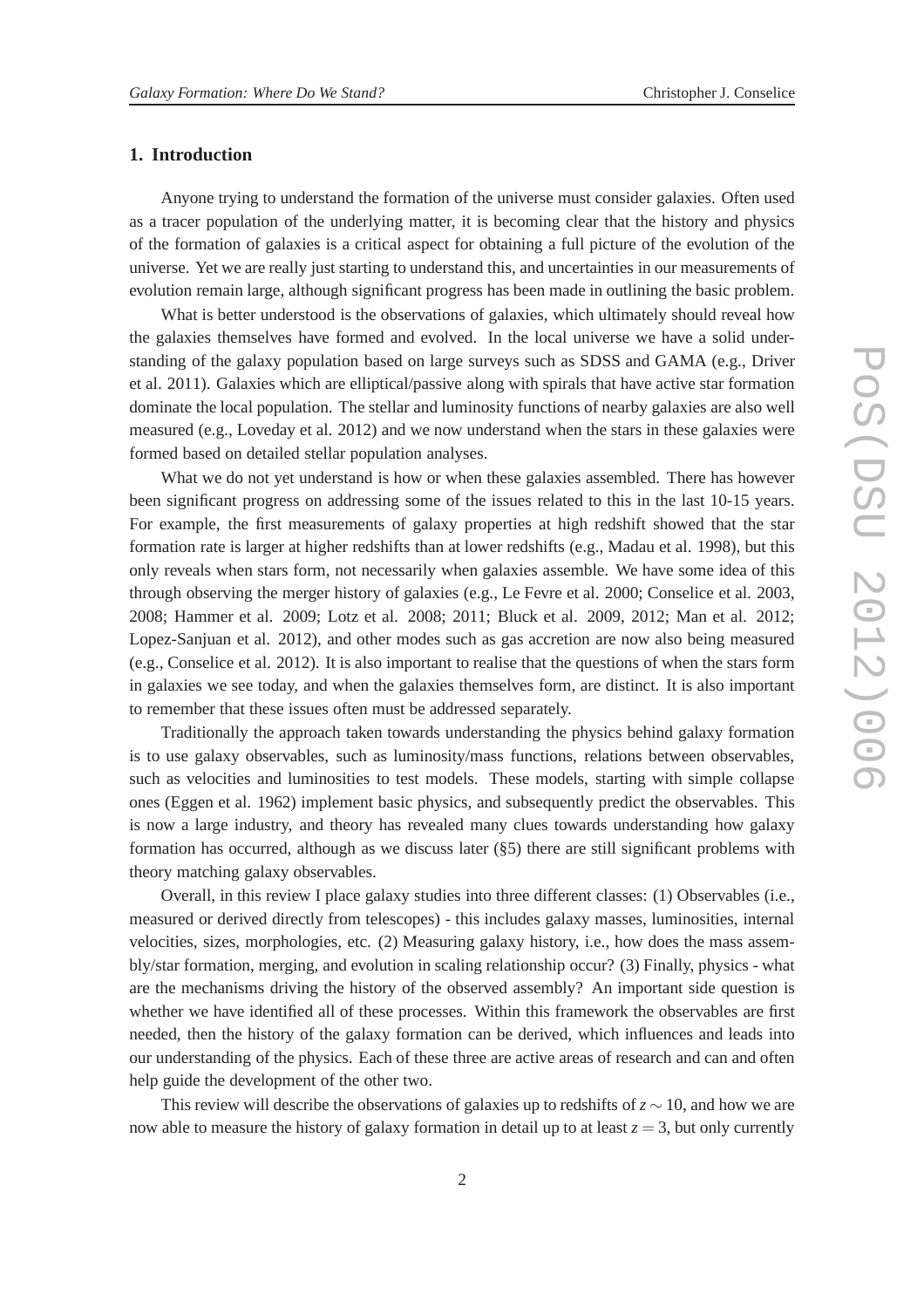for the most massive systems with  $\log M_* > 11$ . For these systems we are obtaining a good idea of the formation mechanisms of galaxies. We demonstrate this through measuring the merger history of these galaxies, and the amount of cold gas accreted from the intergalactic medium at redshifts  $1 < z < 3$ . We show that these two processes are about equal in importance, and that minor mergers are as important as major mergers in forming galaxies. We also discuss how well theory is able to reproduce some of these properties, and discuss significant issues that still needing addressing. We use a standard cosmology of H<sub>0</sub> = 70 km s<sup>-1</sup> Mpc<sup>-1</sup>, and  $\Omega_m = 1 - \Omega_{\lambda} = 0.3$  throughout.

### **2. Observations**

#### **2.1 Nearby Galaxies**

Nearby galaxies at  $z < 0.3$  have been studied in detail since the 1920s, and in many ways we know the most about galaxy properties and observables from examining nearby systems. What we know is that 75% of galaxies brighter than  $M_B = -20$  are spiral or disk in morphology, with 22% SO/elliptical, and the remaining 2% are peculiar/irregular (Conselice 2006). Being nearby and thus relatively easy to study, many properties of nearby galaxies have been measured in detail, including their stellar mass and luminosity functions (e.g., Loveday et al. 2012; Taylor et al. 2011), as well as their detailed surface brightness distributions and internal kinematics (e.g., Cappellari et al. 2011; Kelvin et al. 2012).

Perhaps the most useful observation that can be performed on nearby galaxies in terms of their formation histories is to study in detail their stellar populations through absorption lines (e.g.,



**Figure 1:** Plots showing basic features of the nearby galaxy population as a function of stellar mass. The left panel shows the colour-mass diagram for nearby systems, showing a clear differential between red galaxies on the red sequence and blue galaxies in the blue cloud. This correlates very strongly at  $z = 0$  with galaxy morphology with ellipticals found in the red sequence (red points) and spirals/mergers (blue points) in the blue cloud. The right panel shows the distribution of morphology as a function of stellar mass in the nearby universe, with a smooth transition from early to late types at lower masses (Conselice 2006).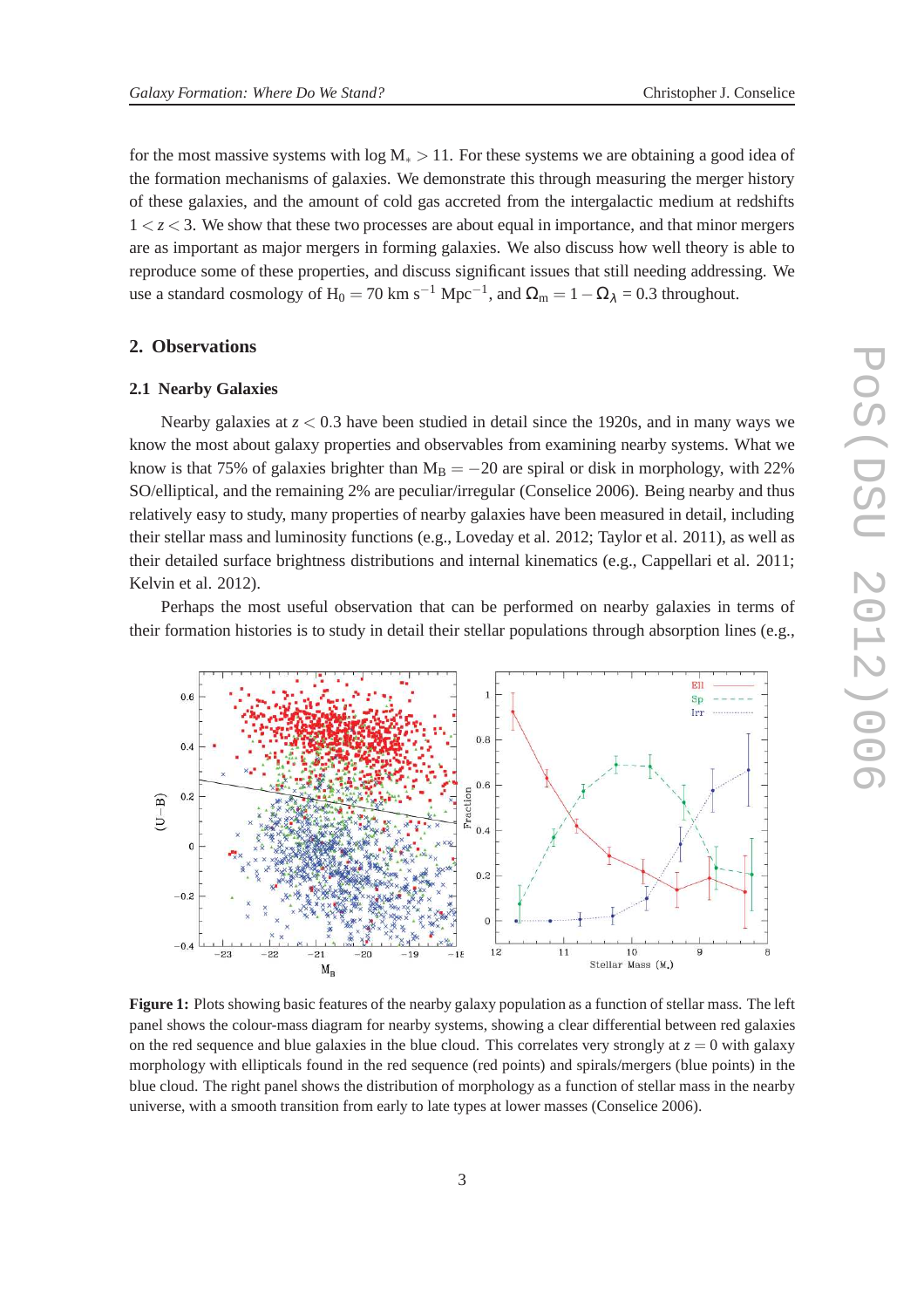Trager et al. 2000; Thomas et al. 2005). These studies have found that the formation history of the stars in galaxies depends strongly upon their stellar mass, and less so on their environment. The most massive systems are dominated by old stars, such that single stellar population ages of their stellar masses are older than 5 Gyr (Trager et al. 2000). By comparing absorption line strengths to models, it can be shown that the most massive galaxies also contain the most  $\alpha$  enriched stellar populations, demonstrating a quick formation for the stellar populations within these massive galaxies (e.g., Thomas et al. 2005). The stars in lower mass systems form later, although this may not be the case in the densest environments. There is furthermore a lack of strong environmental effects, such that galaxies in the most dense areas appear to have similar ages as those in lower densities. The effects of environment appear to be less important, and progressively so at higher redshifts (e.g., Grützbauch et al. 2011a,b; §4.2).

This is also seen in the distribution of morphology and star formation in the local universe as a function of stellar mass, whereby the lowest mass galaxies are the most likely to have a spiral or irregular morphology, and higher star formation rates and bluer colours (e.g., Baldry et al. 2006; Conselice 2006; see Fig. 1). There is in fact a very strong correlation such that the value of a galaxy's stellar mass, averaged over all environments, is a strong predictor for the morphology and star formation histories of individual galaxies.

In terms of galaxy evolution, another important insight that local galaxies provides is a nearby benchmark by which we can gauge how galaxy properties have changed as a function of redshift. In this review, I focus on the evolution of galaxy masses, morphologies, and kinematics. I do not provide a detailed study of other features of nearby galaxies here, such as how galaxy clustering or environment correlates with the properties or evolution of nearby galaxies, although see e.g., Kauffmann et al. (2004) for a discussion of this.

# **2.2 Distant Galaxies: The Universe at** *z* > 1

The epoch of high redshift studies of galaxies began in earnest due to deep Hubble Space Tele-



**Figure 2:** Morphological evolution of the galaxy population from Mortlock et al. (2013). The black lines are for galaxies classified as peculiar (as in Conselice et al. 2011b), and the red lines are for galaxies classified as ellipticals and the blue lines those as disks. These have been corrected for redshift effects by determining how structure changes due to redshift effects as detailed in simulations (see Mortlock et al. 2013). There is a clear evolution in structure, such that the most massive galaxies form 'normal' Hubble types before lower mass systems.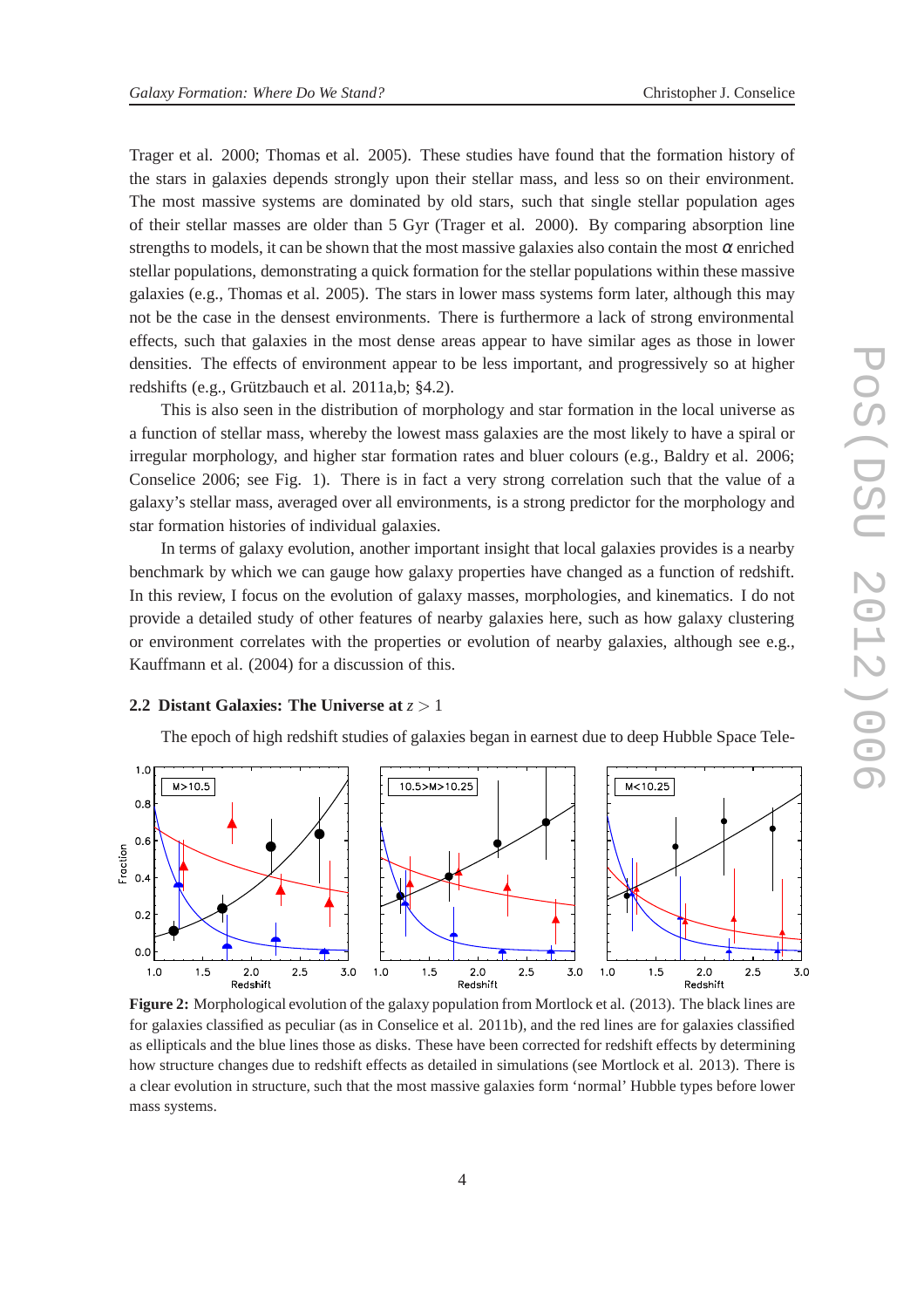scope observations (e.g., Ferguson et al. 2000), and with the first 8-10m telescope observations of Lyman-break galaxies (LBGs) (Steidel et al. 1996), both quickly leading to the first measurements of the star formation history of galaxies (e.g., Madau et al. 1996). Since that time, observations with the HST have pushed observations of LBGs up to  $z = 8$  and perhaps beyond (Yan et al. 2012) up to  $z = 10$  (e.g., Coe et al. 2012). While we are still detecting galaxies at progressively higher redshifts, and have unlikely seen the first galaxies yet, we are able to make observations of these systems, during the ∼13 Gyr time period when most galaxy assembly has occurred.

The observables that are most commonly investigated for galaxies beyond the local universe are similar to what we can measure for nearby galaxies, including: masses, luminosities, morphologies, sizes, kinematics and clustering, as well as derived quantities such as star formation rates and gas masses. Observationally is makes sense to divide high redshift galaxies into four epochs, largely for observationally reasons. These are:  $z < 1$ ,  $1 < z < 3$ ,  $3 < z < 6$  and  $z > 6$ . Each of these epochs is studied in slightly different ways, and obviously we know progressively less about the more distant and earlier epochs.

The universe up to  $z \sim 1$  (at half its current age) in many ways 'looks' similar to the universe today. It is still uncertain what fraction of the stellar mass was assembled by  $z = 1$ , but it is likely more than half (e.g., Mortlock et al. 2011). The morphologies of  $z = 1$  galaxies are also very similar to those that we see in the local universe with a similar fraction of different types (e.g., Conselice et al. 2005a), however these galaxies have more of a clumpy structure overlayed on their primary Hubble types (spirals, ellipticals) (e.g, Elmegreen et al. 2007).

At higher redshifts, particularly at  $z > 2$  the universe of galaxies is quite different from today. In general, galaxies are bluer, smaller, more asymmetric, and contain higher star formation rates. Attempts to understand the evolution of this includes: measuring luminosity and mass functions (e.g., Bouwens et al. 2011); evolution of stellar populations and colours (e.g., Finkelstein et al. 2012); morphological evolution, including sizes and surface brightness profile evolution (e.g., Conselice et al. 2005a; 2008; 2011; Buitrago et al. 2011; Weinzirl et al. 2012); clustering evolution (e.g., Foucaud et al. 2011) and star formation evolution (e.g., Bouwens et al. 2010). Also,  $z > 1$ systems have smaller radii at a given mass than local galaxies at the same stellar mass (e.g., Trujillo et al. 2007; Buitrago et al. 2008), suggesting some evolution throughout time to increase the sizes of galaxies by some still uncertain process (Ownsworth et al. 2012). See these papers for details of these various issues.

As one example, Figure 2 shows the morphological evolution for galaxies from the CANDELS survey (Mortlock et al. 2013 in prep), demonstrating how there is both a redshift and stellar mass dependence on morphology. As can be seen at  $z = 3$  the morphological fraction is dominated by galaxies that appear peculiar in appearance (the black circles and lines), while at lower redshifts, towards  $z = 1$  the classical Hubble type galaxies - those identifiable as disks or ellipticals start to become the dominant population (e.g., Buitrago et al. 2011). The other interesting feature of this evolution is that there is a mass dependence such that this 'transition' from peculiar to normal galaxy is at higher redshifts for higher mass galaxies. This transition redshift is  $z = 2.22 \pm 0.87$  for log M<sup>∗</sup> > 10.5 galaxies, *z* = 1.75±0.76 for 10.25 < log M<sup>∗</sup> < 10.5 galaxies, and *z* = 1.73±0.56 for  $log M_{*} < 10.25$  systems.

There is also strong star formation evolution from  $z = 0$  to  $z = 1$ , such that the total star formation rate density averaged over all galaxies at *z* ∼ 1 is a few times higher per co-moving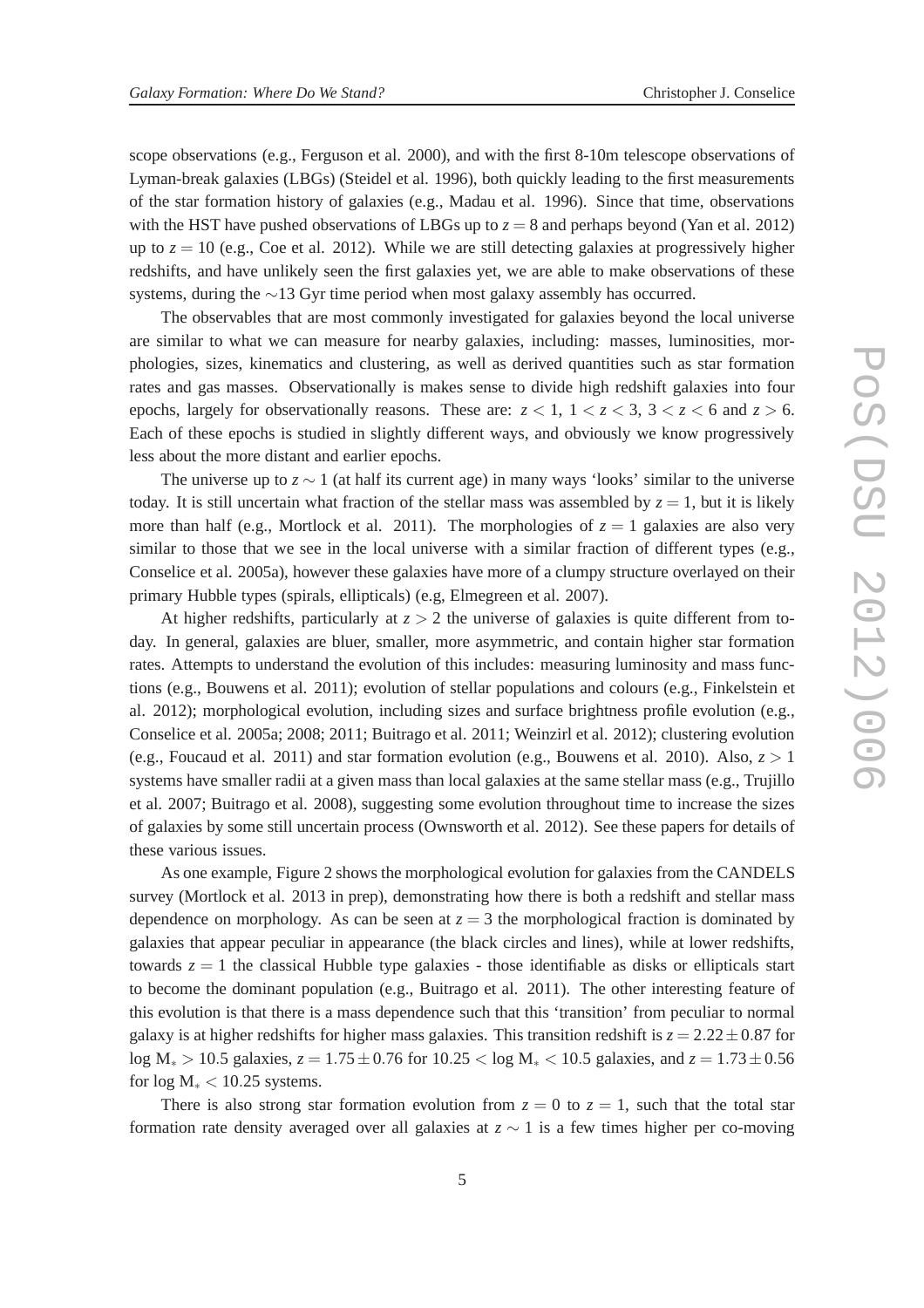volume element than in today's universe (e.g., Bouwens et al. 2010). However, the star formation rate peaks and is roughly constant at a given stellar mass between  $1 < z < 3$  (Fig. 3), such that a typical massive galaxy will double its stellar mass due to this star formation over the epoch  $1 < z < 3$ , and lower mass galaxies grow even larger. Later we investigate the relative role of this star formation in growing the stellar masses of galaxies, and what this reveals about their formation (§3). At even higher redshifts the total star formation density declines at  $z > 3$  up to *z* ∼ 7 (Bouwens et al. 2010) although the specific star formation rate for the most massive galaxies is relatively constant (Stark et al. 2009), suggesting some star formation regulation process might be at work.

Perhaps the most basic way to address when galaxies form is however to compare the stellar mass distribution of distant galaxies to that of galaxies in the nearby universe. This is particularly the case for the most massive systems, as these form before low mass galaxies (e.g., Bundy et al. 2006; Mortlock et al. 2011), and are the easiest galaxies to simulate in computers and are thus an invaluable test of galaxy formation models (e.g., Conselice et al. 2011b). Massive galaxies have been studied in detail using various surveys from the Hubble Space Telescope within deep pointed surveys (Mortlock et al. 2011), as well wider area surveys using imaging from telescopes such as UKIRT within the UKIDSS Ultra Deep Survey (Hartley et al. 2010).

There is a strong signature of galaxy 'downsizing' in almost all galaxy properties up to at least  $z = 3$ , such that the highest mass galaxies tend to 'shut down' formation modes, including AGN, before the lower mass galaxies. Essentially this means that high mass galaxies finish forming



**Figure 3:** Relation between stellar mass and star formation rate for galaxies from log *M*<sup>∗</sup> = 9.5−12. The star formation rate increases with stellar mass, on average, during this epoch although the specific star formation rate drops at higher masses. The star formation relation with mass is also fairly constant during this epoch (from Bauer et al. 2011).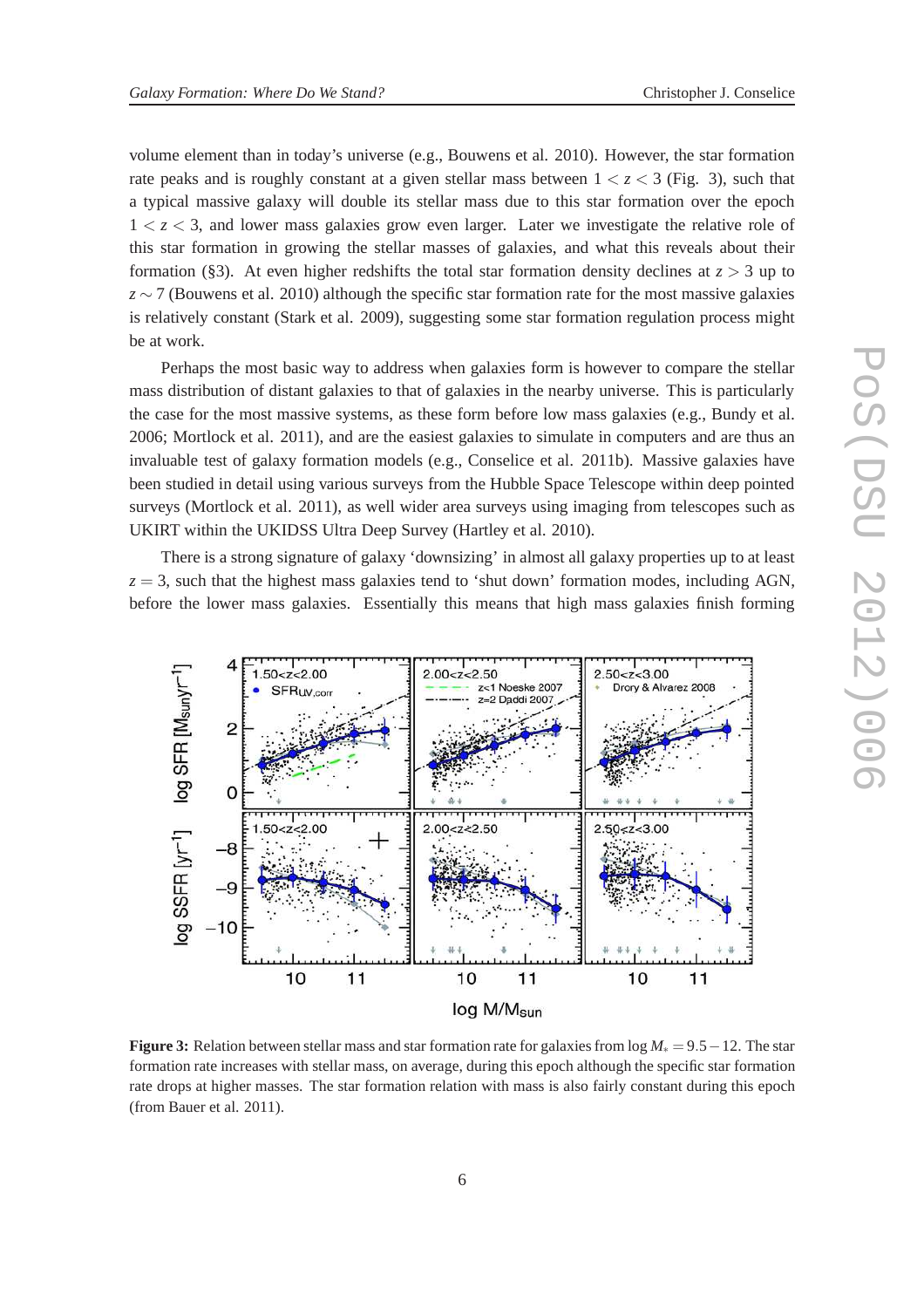before lower mass ones. For example, when examining the abundances of massive galaxies with  $M_* > 10^{11}$  M<sub>⊙</sub>, the measured number densities up to  $z \sim 1-2$  are similar to what is found in the local universe, at the same stellar mass limit (e.g., Conselice et al. 2011b; Mortlock et al. 2011). Therefore to study the properties of the the most massive galaxies and to examine their formation observationally we must go to higher redshifts, namely at  $z > 2$ .

Recent results have accomplish this by examining the most massive systems at  $1.5 < z < 3$  with Hubble Space Telescope surveys that can resolve these systems. This includes the CANDELS survey (Grogin et al. 2011) and the GOODS NICMOS Survey (GNS; Conselice et al. 2011b). Recent results from these surveys have shown that the formation modes for the most massive galaxies are dominated by mergers (Bluck et al. 2009; 2012), and the accretion of gas from the intergalactic medium (Conselice et al. 2012) with the bulk of this formation occurring at  $z > 1$  (Mortlock et al. 2011). We explain below the reasoning behind these results, and how others have found similar conclusions. The below analysis has only been carried out for the highest mass galaxies so far, although in the future lower mass systems can be analysed in a similar way using deeper data.

# **3. Empirical Galaxy Formation**

#### **3.1 The Role of Mergers up to**  $z = 3$

Galaxy assembly is a combination of at least three processes. These are: merging with existing galaxies; the accretion of cold gas from the intergalactic medium; and the conversion of in-situ initial gas into stars in a galaxy over time. Understanding the relative role of these processes, and how these vary as a function of stellar mass and environment, is one of the major goals of extragalactic astronomy.

We now have some idea about the role of mergers in galaxy assembly (e.g., Conselice et al. 2003; Lotz et al. 2008; Bluck et al. 2012). While mergers can dominate much of the evolution within galaxies, including triggering star formation and AGN, instigating morphological changes, etc., we are mainly interested here in how it builds up the stellar masses of galaxies over time.

The amount of stellar mass added to a galaxy due to the merger process is given by the integral over the merger history, based on the fraction of galaxies merging, and the time-scale for mergers (e.g., Bluck et al. 2009; 2012). Bluck et al. (2012) and Conselice et al. (2012) carry out this integration using the observed merger history measured directly from the GNS sample of massive galaxies at  $1.5 < z < 3$  (Fig. 4), and the modeled time-scale for mergers (e.g., Bluck et al. 2009; 2012).

Using pairs of galaxies and galaxies involved in merging, as seen through the CAS system, we can now measure accurately the merger history up to  $z = 3$  (e.g., Bluck et al. 2012 and references within). The total amount of stellar mass accreted into a galaxy is a double integral over the redshift range of interest  $(z_1$  to  $z_2$  corresponding to look-back times  $t_1$  and  $t_2$ ), and over the stellar masses which we probe ( $M_1$  to  $M_2$ ), which for the GNS, sensitive down to  $M_* = 10^{9.5}$  M<sub>☉</sub>, can be expressed as,

$$
\mathbf{M}_{*,\mathbf{M}} = \int_{t_1}^{t_2} \int_{M_1}^{M_2} M_* \times \frac{f_m'(z, M_*)}{\tau_m(M_*)} dM_* dz, \tag{3.1}
$$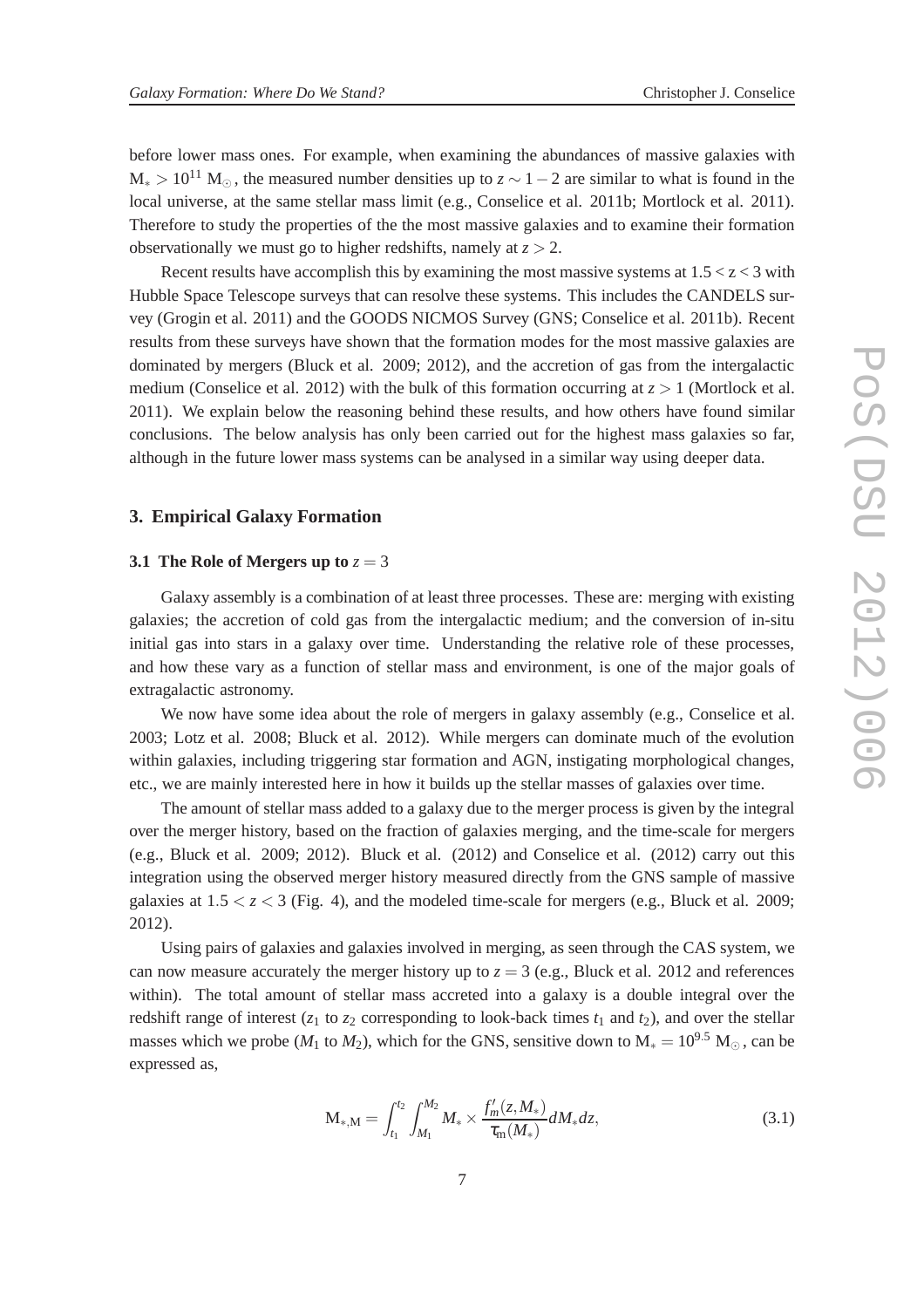where  $\tau_{m}(M_{*})$  is the merger time-scale, which depends on the stellar mass of the merging pair (Bluck et al. 2012). The total integration of the amount of mass assembled through merging gives  $M_{*,M}/M_*(0) = 0.56 \pm 0.15$ , where  $M_*(0)$  is the initial average stellar mass of the GNS massive galaxy sample. This is the fractional amount of stellar mass added due to both major and minor mergers for systems with stellar mass ratios down to 1:100 for the average massive GNS galaxy after following a merger adjusted constant co-moving density (Conselice et al. 2012).

However, to fully understand the total baryonic mass assembly of galaxies due to the merger process, we also need to account for how much gas mass is brought into these systems through mergers. This is calculated by integrating the amount of gas in these merging systems using an empirical fit to the relationship between the gas mass fraction,  $\mu_{\text{gas}}$ , and the stellar mass found at  $z = 2-3$ . Overall the lower mass galaxies contribute the bulk of the gaseous mass from mergers, whereas most of the stellar mass accreted in mergers arises from higher mass ratio mergers. We show this relative role of mergers in Figure 4. This relation can then be used to calculate for the GNS sample how much gas mass is added due to merging, finding  $M_{g,M}/M_*(0) = M_{*,M}/M_*(0) \times$  $f_g = 0.57 \pm 0.15$ . Over the redshift interval  $z = 0-3$  major and minor mergers are roughly equal in terms of importance in building up galaxies.

The high number of minor mergers is also a solution to the size problem in massive galaxies. When examining the effective radii of massive galaxies at redshifts  $z > 0.5$  they are much smaller than galaxies of similar masses in today's universe (e.g., Buitrago et al. 2008; Trujillo et al. 2007; Weinzirl et al. 2011). How these galaxies expand to become the large galaxies we see today is not well understood. However, by examining the number of minor mergers we observe from  $z = 3$ down, and by using simple physics, it is possible to show that these mergers provide enough mass at the right locations to expand the measured sizes of galaxies by up to a factor of five (Bluck et al. 2012). This is therefore likely the solution to the problem of how galaxies can be so compact at high redshift, but still have significantly high stellar masses (see also Ownsworth et al. 2012).

#### **3.2 Gas Accretion From the Intergalactic Medium**

One important observation of high redshift massive galaxies with log  $M_* > 11 M_{\odot}$  is that these systems have an average star formation rate that is relatively constant at 1.5 < *z* < 3, and declines at  $z < 1.5$  (Fig. 3). This star formation increases the stellar mass within these systems by an amount which approximately doubles it. This is a high star formation rate, and the amount of gas mass accreted due to merging, plus the original amount of gas is not enough to sustain the star formation present (Papovich et al. 2011; Conselice et al. 2012).

We can show, based on this, that the amount of gas accreted into a massive GNS galaxies is  $M_{\sigma A}/M_*(0) = 0.70 \pm 0.22$  (Conselice et al. 2012), such that an amount of mass on the order the entire initial stellar mass of a massive galaxy is added over time outside of mergers to form stars during  $1.5 < z < 3$ , a time span of ∼ 2 Gyr. This reveals a net gas accretion, which is then turned into stars, of  $61 \pm 19 \,\mathrm{M}_{\odot} \, \mathrm{yr}^{-1}$ . When considering that these galaxies have outflows (e.g., Weiner et al. 2009) that could easily double the amount of gas mass needed to be accreted from the IGM (e.g., Faucher-Giguere et al. 2011) we find that the gross inflow rate increasing to:  $\dot{M}_{\text{acc}} = 96 \pm 19 \,\text{M}_{\odot} \,\text{yr}^{-1}$ .

The result of this is that gas accretion accounts for  $49\pm20\%$  of the stellar matter added to galaxies from  $1.5 < z < 3$ . Mergers account for the remainder of the mass assembly, with  $1/2$  of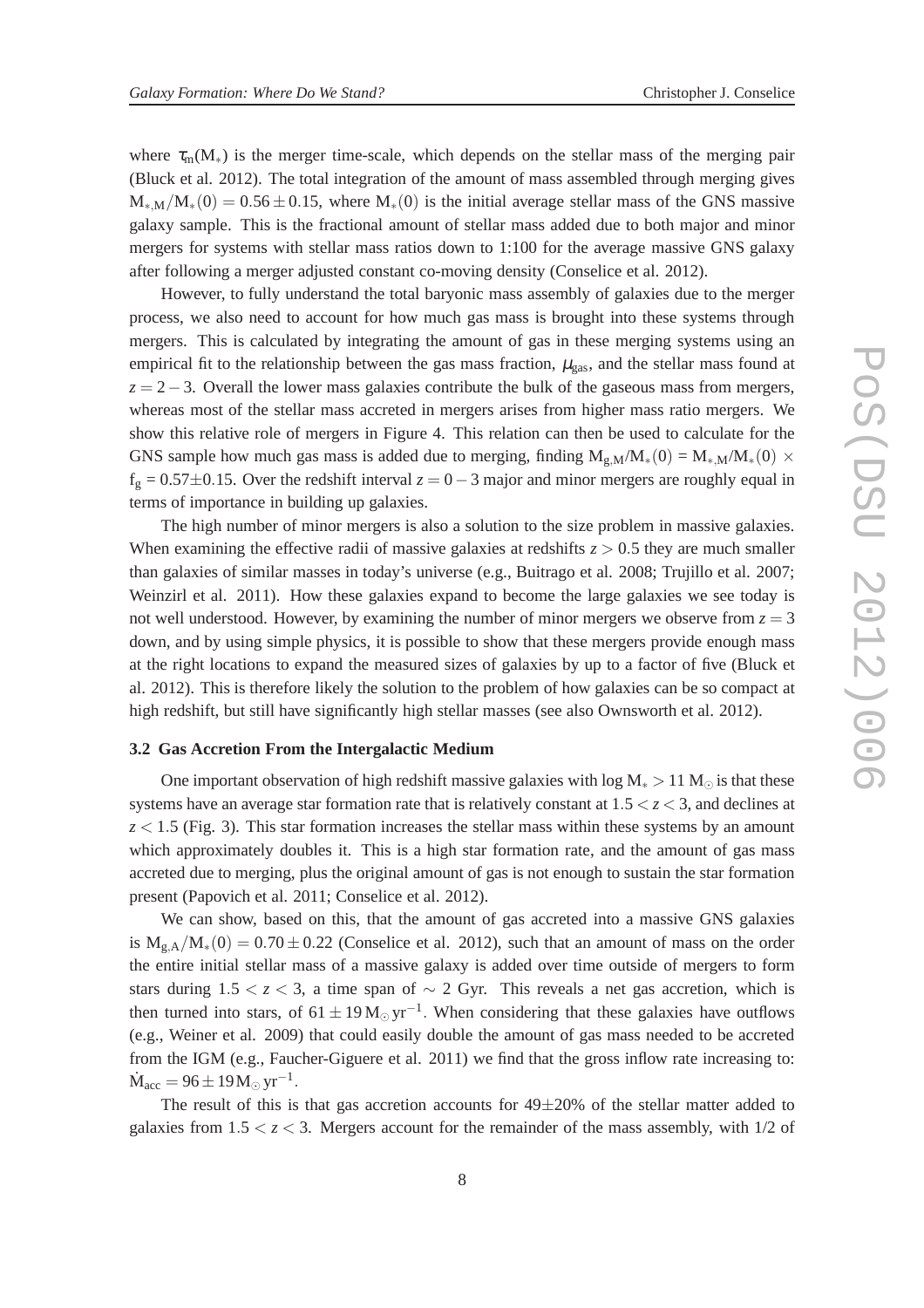this minor mergers and 1/2 of this major mergers (Bluck et al. 2012). Gas accretion however is responsible for 66±20% of all new star formation during this epoch within  $\log M_* > 11$  galaxies. Overall this implies that gas accretion into massive galaxies at early epochs is potentially a major formation method, and dominates over mergers as a formation mechanism for new stars. This is however a first estimate of this quantity, and future studies with wider and deeper surveys will measure this number with more accuracy in the future.

This measured gas accretion rate is roughly consistent with theoretical calculations which predict a similar amount of gas accretion (e.g., Murali et al. 2002; Dekel et al. 2009). Some of the first predictions of the gas accretion by Murali et al. (2002) found a gas accretion rate of  $\dot{M}_{g,A}$  $\sim$  40 M<sub>☉</sub> yr<sup>-1</sup>, while more recent work suggests higher rates of  $\dot{M}_{g,A} \sim 100 \text{ M}_{\odot} \text{yr}^{-1}$  (e.g., Dekel et al. 2009; Faucher-Giguere et al. 2011). These first results on measuring cold gas accretion are in general agreement with these models, although this measurement should be redone for larger samples and at lower masses to determine the role of mergers vs. accretion as a function of stellar mass.

# **4. Role of Environment**

#### **4.1 Galaxy Clustering and Dark Matter Halos**

One of the new frontiers of studying galaxies and their evolution is to examine how they cluster together, and what this reveals of their halo masses, as well as their environment. The summary of how this evolution occurs is shown in Figure 5 based on results from Foucaud et al. (2010). In



**Figure 4:** Plots showing the role of mergers, both major and minor, and gas accretion in forming galaxies at  $z = 1 - 3$ . The left panel shows the merger fraction for systems with stellar masses log  $M_* > 11$ . Shown at the top of the left panel are the stellar masses of the lower mass galaxies merging with these massive galaxies down to log  $M_* = 9.5$ , demonstrating that minor mergers are more common than major mergers (Bluck et al. 2012). The right panel shows the relative amounts of mass added to these massive galaxies due to mergers, revealing that most of the gas is brought in by lower mass galaxies while higher mass galaxies add most of the stellar mass (Conselice et al. 2012.)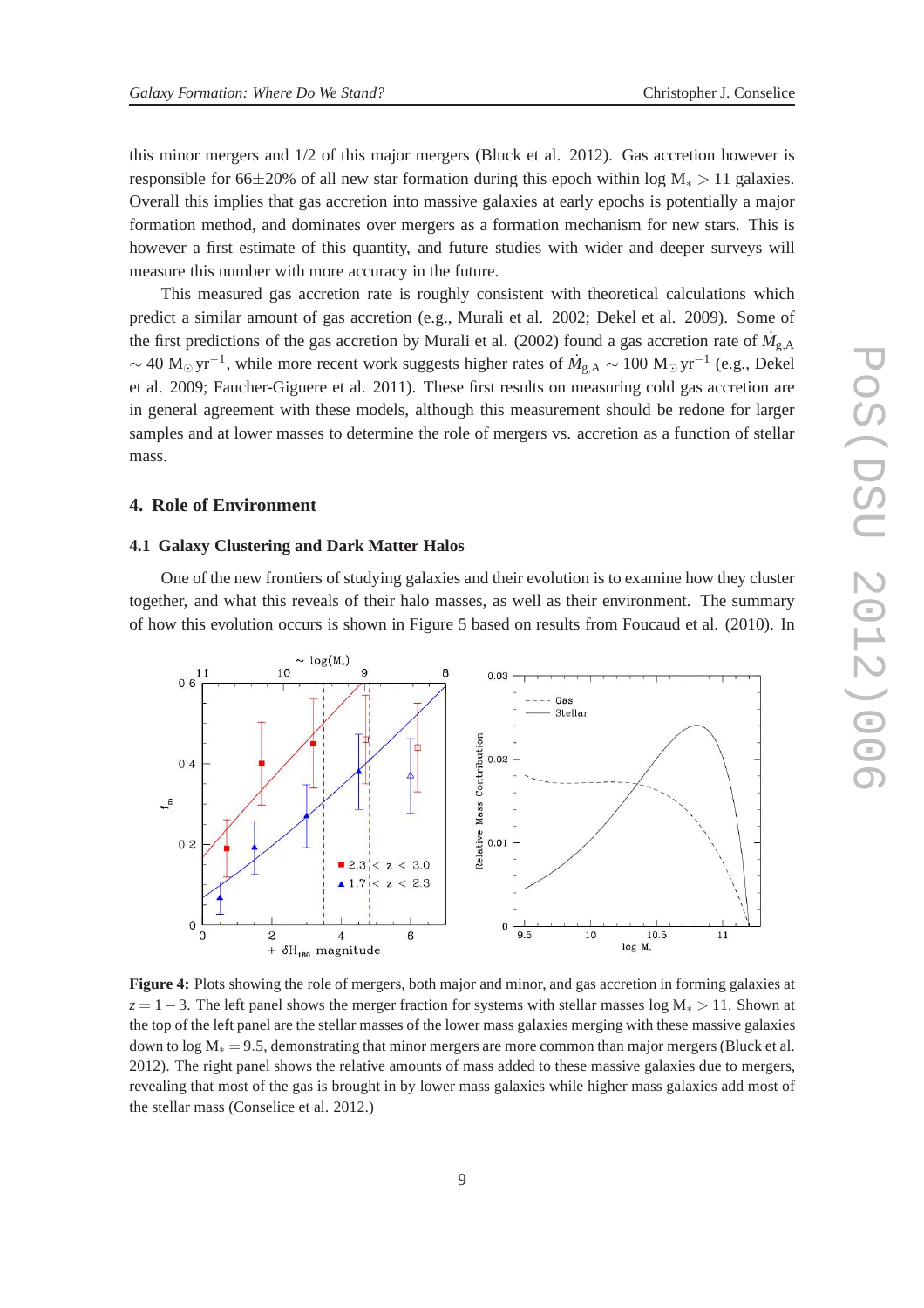general the most massive galaxies are the most clustered, with correlation lengths of  $r_0 = 10{\text -}15$  $h^{-1}$  Mpc from redshifts  $0.5 < z < 2$  (Hartley et al. 2010). Interestingly, there does not appear to be a strong trend with redshift, such that the most stellar massive systems have the highest clustering values up to  $z = 2$ . At higher redshifts, the clustering strength increases at a fixed stellar mass, such that the most massive halos assemble their stellar mass before lower mass ones.

The clustering strengths of these galaxies can be converted into halo masses by matching the abundances of galaxies selected by stellar mass into a corresponding halo mass from N-body simulations within a given cosmology (e.g., Mo & White 2002). Using this method it is therefore possible to determine how the stellar to total mass ratio evolves for ensembles of galaxies as selected through their stellar mass. When comparing total masses to stellar masses the most massive systems have the lowest stellar to total mass ratios (Fig. 5). This implies that something is either shutting off star formation within the most massive galaxies, or more likely that halo masses contain sub-halos which contribute to their total masses. Systems with total masses  $M_{halo} > 10^{13}$ M<sub>⊙</sub> have stellar mass to halo mass ratios of < 0.01 while this ratio goes down to  $\sim$  0.1 for systems with M<sub>halo</sub> ~ 10<sup>11</sup> M<sub>☉</sub>, although we know that dwarf systems also have very low M<sub>\*</sub>/M<sub>halo</sub> ratio (Penny et al. 2009).

Related to the stronger clustering at higher redshifts, it is also clear that at fixed stellar mass, the ratio of stellar to halo mass increases at lower redshifts at a given halo mass. This implies that there is a halo downsizing, such that the most massive halos form stars first, and only after a few Gyr do lower mass halos form enough stars for their systems to enter the same stellar mass selection. This thereby lowers the ratio of stellar to halo mass, given that these late comers to a given mass bin are in lower mass halos, which lowers the clustering strength of the population selected by this stellar mass range. Note however, that is it not clear if this is a general result or simply for galaxies selected by stellar mass. For example disk galaxies up to  $z = 1.4$  shows very little evolution in the stellar mass to total mass ratios (Conselice et al. 2005b), or alternatively in the stellar mass Tully-Fisher relation (e.g., Conselice et al. 2005b; Miller et al. 2011).

Integral field spectroscopy for  $z > 1$  systems has also revealed important clues about the nature of these high redshift galaxies (Förster Schreiber et al. 2009). These studies typically find an equal distribution of systems which are: 1. rotationally dominated, 2. mergers and 3. systems that have high velocity dispersions, but which are very compact. The true nature of these systems has yet to be revealed, but clearly the kinematics of distant galaxies shows significant differences from galaxies in the local universe. More IFU studies of larger samples of galaxies are currently needed, as there are at most only a few hundred IFU spectra measured for  $z > 1$  galaxies thus far.

#### **4.2 Environment vs. Mass - Which Dominates?**

Since galaxies were first studied, and especially since the paper by Dressler (1980) there has been a recurring question of the role of environment in driving galaxy formation/evolution. It is clear that in the local universe disk galaxies are more likely found in low density environments, while early-type systems are found in denser ones (e.g., Dressler 1980). However, this effect is most pronounced in extreme environments, and it is not clear beyond these extremely dense environments how, say a modestly dense environment would affect galaxy evolution over a very low density environment.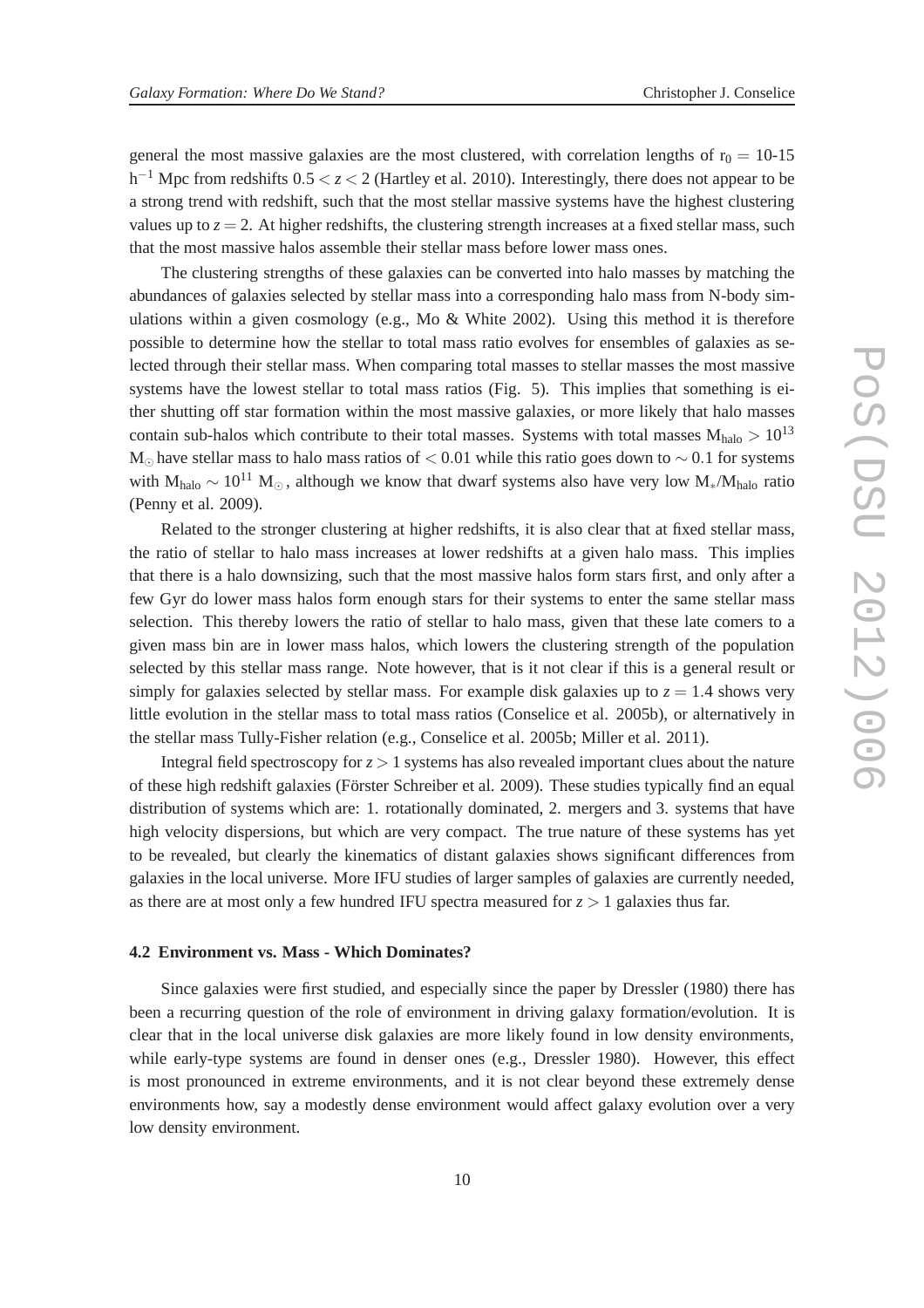This was examined in detail by Grützbauch et al. (2011a,b) who looked at galaxy colours and star formation rates as a function of both environmental density as well as a function of stellar mass and redshift. What was very clear is that while there is some environmental effect, such that galaxies are redder in denser areas (Grüzbauch et al. 2011a), this effect is most pronounced at lower redshifts, typically at  $z < 1$ . At redshifts higher than this the effects of environment are very minimal (e.g., Grüzbauch et al. 2011a).

On the flip-side of this, when comparing galaxy colours and star formation rates with stellar masses, there is a much stronger correlation, such that the most galaxies have red colours compared to lower mass galaxies, as well as having a higher star formation rate at higher redshift (Grützbauch et al. 2011b; Fig. 6). There is also very little trend in galaxy properties with the overall halo mass in which a galaxy is located, demonstrating that environment, as measured by the number of nearby galaxies and the total mass of the group/cluster a galaxy is located has very little effect on the observed properties of galaxies. This is consistent with there being very little trend in age or star formation history for local galaxies as measured through stellar spectra fitting (e.g., Thomas et al. 2005; §2.1).

These correlations show that the stellar mass, or likely the halo mass of an individual galaxy is the overall most important aspect for how these systems form and evolve. This is possibly related to the fact that galaxies with higher masses have more massive black holes, and that AGNs are significantly active during this epoch, depositing 35 times the binding energy into the galaxy over 1 < *z* < 3 on average (e.g., Bluck et al. 2011). Larger black holes produce more energy back



**Figure 5:** The relationship between the halo mass and the ratio of stellar to halo mass (left panel), as well as this ratio of masses as a function of redshift (right panel) (Foucaud et al. 2010). As shown, the amount of stellar mass relative to dark matter mass declines at higher redshifts for systems with larger halo masses. Furthermore, there is some evidence that the highest mass halos are populated earlier than low mass ones, with the result being that for a given stellar mass selection there is a higher ratio of stellar to dark matter mass at lower redshifts.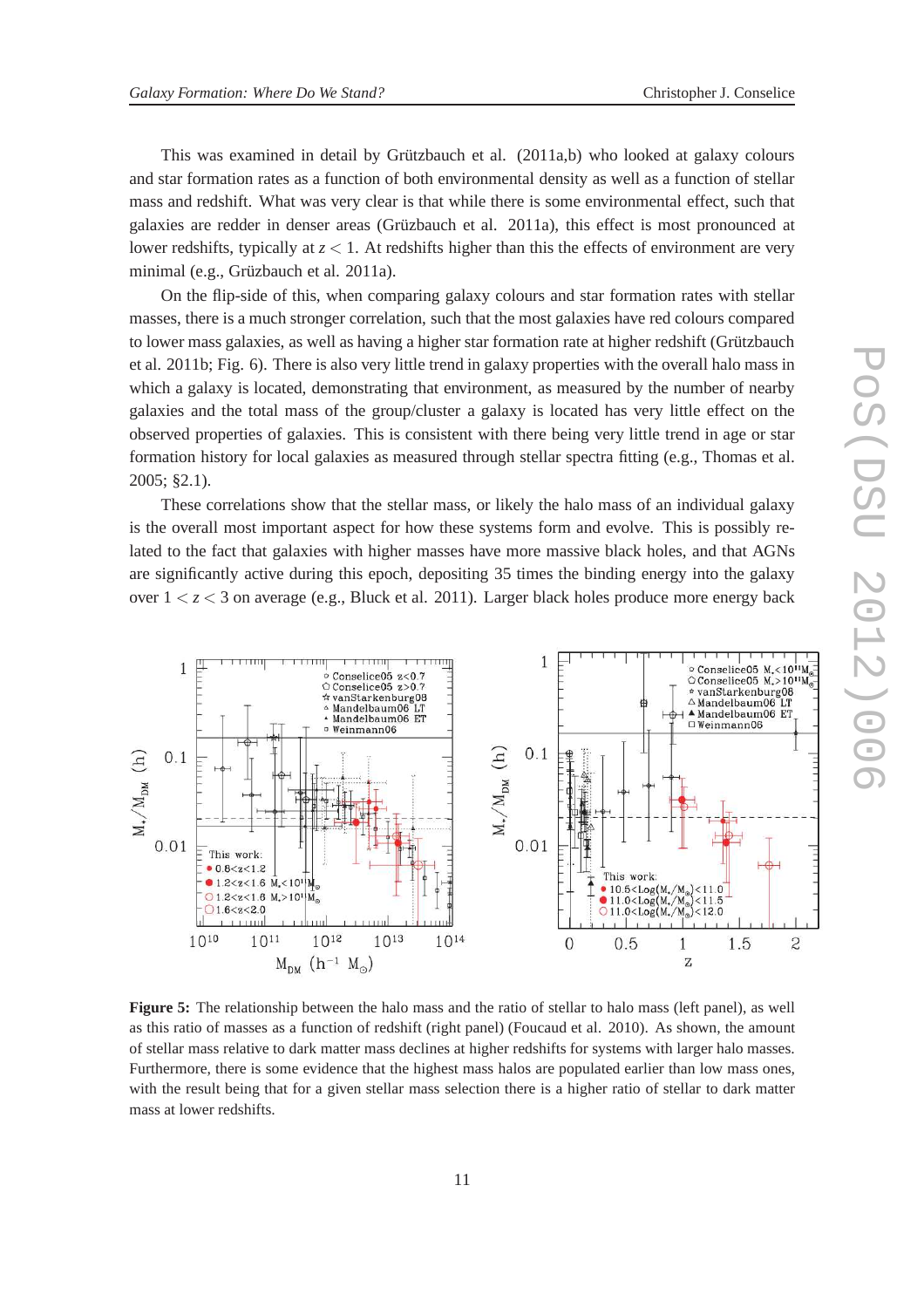into their host galaxies, and this is possibly the reason why mass is such as defining characteristic of galaxies. This may also explain how downsizing occurs first for the most massive galaxies, although finding direct proof that AGN/black holes have a significant effect on gas and star formation in galaxies remains elusive.

# **5. How Well Does Theory Predict Galaxy Evolution?**

Understanding how galaxy formation occurs was initially first calculated using the ages of different stellar populations in the Galaxy (Eggen et al. 1965), and the default initial assumption was that galaxies formed like stars in a monolithic-type collapse. In the 1980s the first computer simulations of structure formation showed that a universe dominated by Cold Dark Matter (CDM) matched observations of galaxy clustering on large scales (Davis et al. 1985), and that within this framework galaxy assembly should be hierarchical (Blumenthal et al. 1984).

The situation today is that there are many simulations that are used to predict properties of the galaxy population, and how it evolves through time. Significant success has been reached when predicting the properties and scaling relationships of galaxies, yet problems still exist (e.g., Guo et al. 2011). While there are famous problems such as the satellite and the CDM dark matter profile problem, there are also issues when examining how the evolution of galaxies occurs, and trying to match this with the theory.

I focus here on the much less well known problems of CDM in predicting galaxy evolution at high-redshift. While semi-analytical CDM models can predict local galaxy properties well (e.g., Bower et al. 2006; Guo et al. 2011), there are very significant differences between observations



**Figure 6:** The right panel and left panels show the relationship between galaxy rest-frame colour and environment (as measured through  $1+\sigma$ ) and stellar mass (Grützbauch et al. 2011a). This relations are also shown as a function of redshift in three panels. The left panels shows how the relationship between environment and colour such that there is very little trend between these, while the right panel shows that there is a strong correlation between the stellar mass and colour, such that higher mass galaxies are always on average redder than lower mass systems. This strong trend continues up to *z*−3 (e.g., Grützbauch et al. 2011b).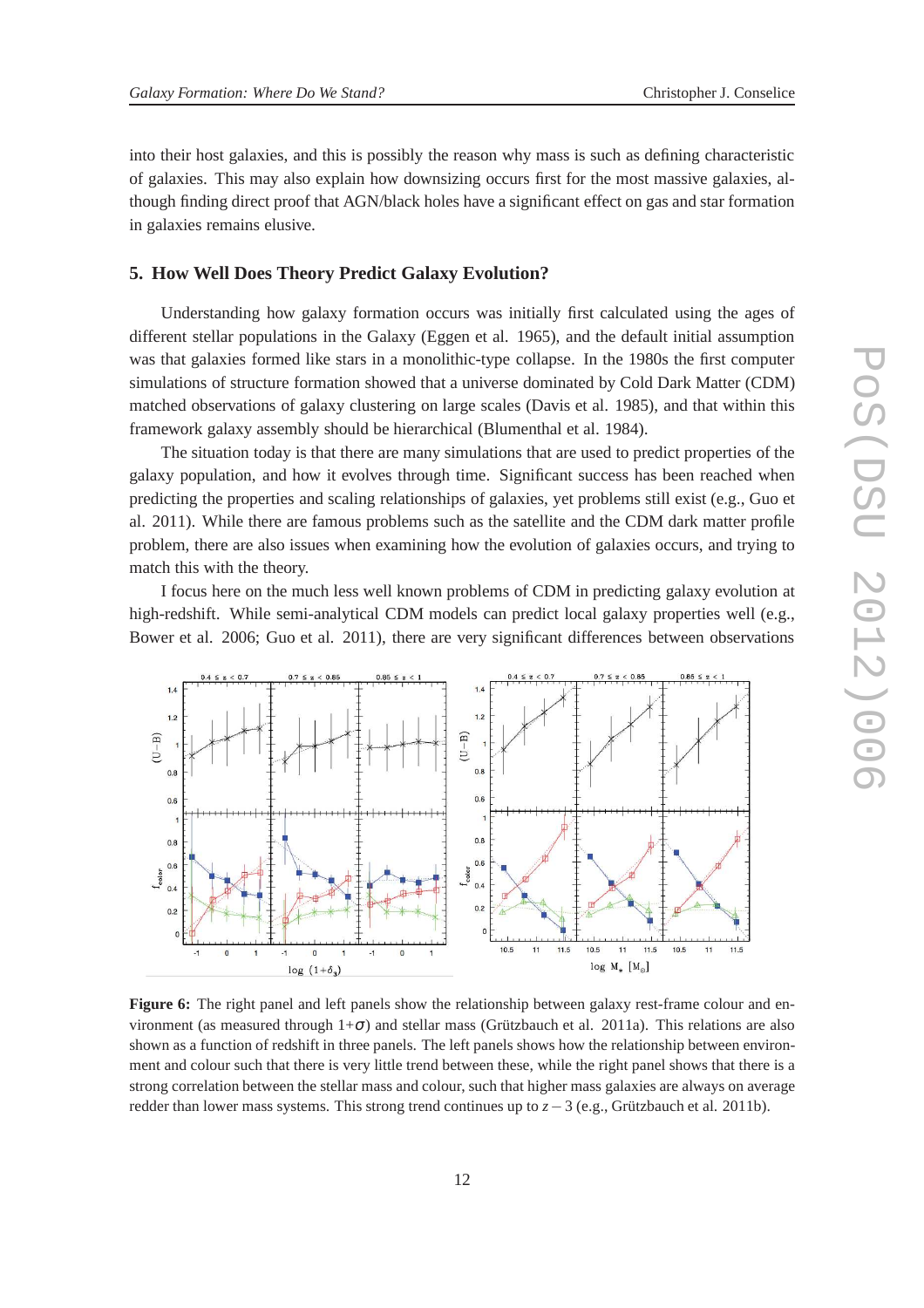and theory when probing at higher redshift. One of these is that most semi-analytical simulations are not able to reproduce the abundances, or the formation history of massive galaxies through mergers (e.g., Conselice et al. 2007; Bertone & Conselice 2009; Marchesini et al. 2010; Guo et al. 2011; for further information on problems in other galaxy predictions using CDM see e.g., Guo et al. 2011).

Specifically, the number densities of massive galaxies with  $\log M_* > 11$  are under-predicted in CDM galaxy formation models at *z* > 2 (e.g., Conselice et al. 2007; Marchesini et al. 2010; Guo et al. 2011; Fig. 7). The difference with CDM models can be up to a factor of 10 or higher up to  $z = 2$ . While some CDM models attempt to get around the star formation downsizing through merging existing, but quiescent, galaxies at  $z < 1$  (De Lucia et al. 2006), these systems are clearly already well formed by this time. To further investigate the problem of matching observables with theory requires that we investigate how the formation process of galaxies occurs, and whether models can reproduce these known formation modes. One of major methods for doing this is to investigate how well CDM models can reproduce the formation history of galaxies as seen through processes such as merging.

For example, Bertone & Conselice (2009) compare the merger history of galaxies to the predictions from the Millennium simulation. This comparison shows that the Millennium simulation underpredicts the number of major mergers by a similar order of magnitude (factor of 10) that it underpredicts the abundances of galaxies (Fig. 7). The reasons for this are unclear, but may relate to either underlying cosmological assumptions, or the way in which baryons are implement



**Figure 7:** Plot showing issues with CDM simulation results. The left panel show the evolution of the number densities for galaxies with stellar masses between  $M_* = 10^{11} - 10^{11.5} M_{\odot}$  and galaxies with  $M_* > 10^{11.5} M_{\odot}$ . For the most massive systems there is a significant difference in the numbers of massive galaxies and the CDM prediction from the semi-analytical Millennium simulation, up to a factor of 100 (Conselice et al. 2007). The right panel shows the comparison between the major merger history and simulations based on CDM (Bertone & Conselice 2009). The blue solid line shows the prediction for the same quantities as the points, demonstrating values that are significantly lower than the observations.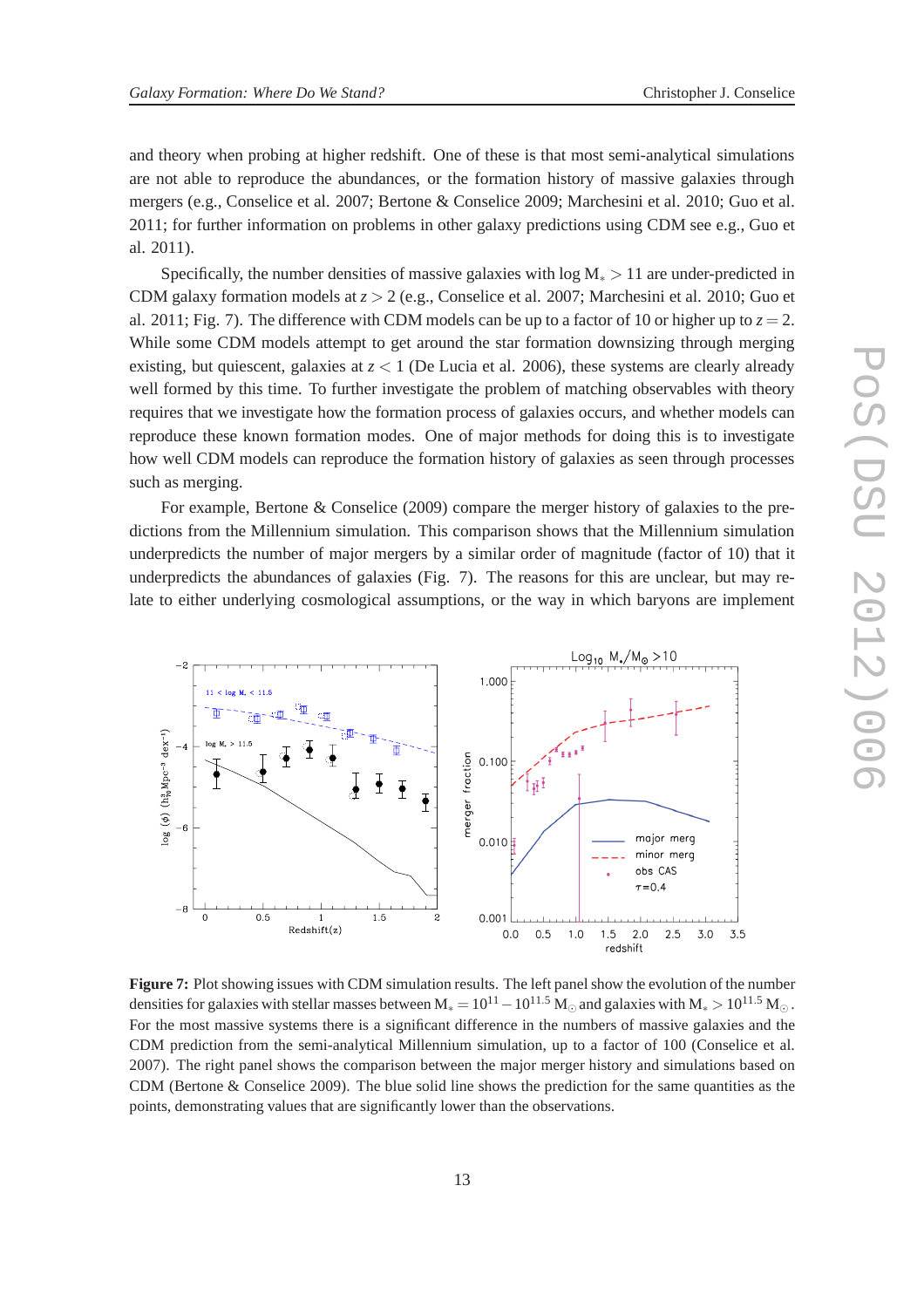in these simulations. Future work, including investigating the underlying role of dark matter, and other cosmological features, will have to be included in future theoretical research on how galaxies form.

#### **6. Summary and Outlook for the Future**

The basic ideas presented in this review is that we can observationally determine how galaxy formation occurs, and do not have to rely on comparing basic observables to models to understand this history. I have shown how we now have some understanding for how the most massive galaxies with  $M_* > 10^{11}$  M<sub>☉</sub> assembled their stellar mass and baryons at  $z < 3$  – showing that likely mergers and gas accretion are equally important during this epoch. Observations of higher redshift galaxies are still very new, especially in terms of having stellar mass completed samples, although progress will be quickly made with surveys such as CANDELS, UKIDSS UDS and VISTA.

While we have learned quite a bit about the history of the formation of massive galaxies, probing the star formation and merger rates, there is still a significant amount regarding galaxies that we are still just starting to explore. Some of these outstanding issues that have not been fully addressed, include: how disk galaxies and their structures (spiral arms, bars) form, and what the nature of massive galaxies themselves are at  $z > 2$ , as these systems are not analogs to any local galaxies in almost every way.

Deep and wide field surveys such as with Euclid and WFIRST will carry out large imaging surveys that will address the problem of galaxy evolution in great detail, providing the large and deep fields that Hubble and ground based telescopes cannot provide. However, what is also needed is kinematic measurements alongside structural measurements to truly decipher the nature of distant galaxies. We are just starting to scratch the surface of what can be done, but in the near future instruments such as KMOS on the VLT, and in the future the ELTs will provide large numbers of IFU spectra through surveys.

We have also not yet detected the first galaxies to form, although we are pushing the limits (e.g., Yan et al. 2012). JWST and the ELTs will provide a deep probe of the universe such that we will likely see the first galaxies and perhaps stars forming, especially utilising the benefits of gravitational lensing (e.g., Coe et al. 2012). The next generation of radio telescopes, such as SKA and its precursors will furthermore allow us to measure the still largely uncertain properties of gas within distant galaxies, including the important question of how the gas content evolves with time. This will allow us to complete our physical and empirical knowledge of galaxy formation.

I thank my collaborators, students and post-docs for allowing me to include some of their work in this review, and for the numerous discussions that have significantly increased my understanding of the topic of galaxy formation. This includes: Alice Mortlock, Asa Bluck, Fernando Buitrago, Matt Hilton, Ignacio Trujillo, Shardha Jogee, Tim Weinzirl, Will Hartley, Jamie Ownsworth, Ruth Grützbauch, Seb Foucaud, Omar Almaini, Amanda Bauer and Ken Duncan. Support for some of the research presented here came from STFC, NASA, NSF and the Leverhulme Trust.

### **References**

Baldry, I., et al. 2006, MNRAS, 373, 469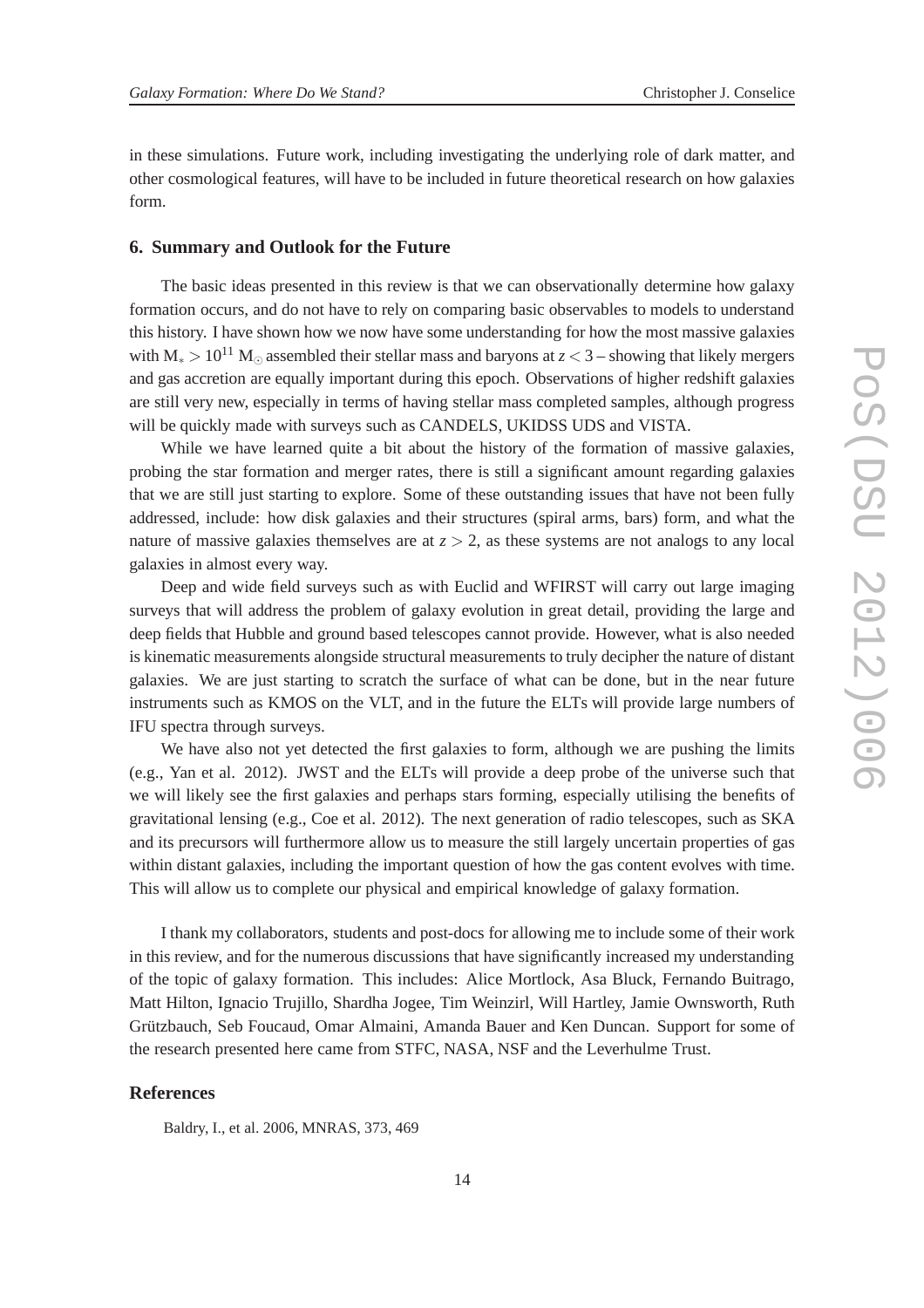- Bauer, A.E. et al. 2011, MNRAS, 417, 289
- Bertone, S., Conselice, C.J. 2009, MNRAS, 396, 2345
- Bluck, A., et al. 2009, MNRAS, 394, 51L
- Bluck, A., et al. 2011, MNRAS, 410, 1174
- Bluck, A., et al. 2012, ApJ, 747, 34
- Blumenthal, G., Faber, S., Primack, J., Rees, M. 1984, Nature, 311, 517
- Bouwens, R. et al. 2011, ApJ, 737, 90
- Bouwens, R., et al. 2010, ApJ, 725, 1587
- Bower, R.G., et al. 2006, MNRAS, 370, 645
- Buitrago, F. et al. 2008, ApJ, 687, 61
- Buitrago, F. et al. 2011, arXiv:1111.6993
- Bundy, K., et al. 2006, ApJ, 651, 120
- Cappellari, M. et al. 2011, MNRAS, 413, 813
- Coe, D. et al. 2012, arXiv:1211.3663
- Conselice, C.J., Bershady, M.A., Dickinson, M., Papovich, C. 2003, AJ, 126, 1183
- Conselice, C.J., Blackburne, Papovich, C. 2005a, ApJ, 620, 564
- Conselice, C.J., et al. 2005b, ApJ, 628, 160
- Conselice, C.J. 2006, MNRAS, 373, 1389
- Conselice, C.J., et al. 2007, MNRAS, 381, 962
- Conselice, C.J., et al. 2008, MNRAS, 386, 909
- Conselice, C.J., et al. 2011a, MNRAS, 417, 2770
- Conselice, C.J., et al. 2011b, MNRAS, 413, 80
- Conselice, C.J., et al. 2012, arXiv:1206.6995
- Davis, M., Efstathiou, G., Frenk, C., White, S. 1985, ApJ, 292, 371
- De Lucia, G., et al. 2006, MNRAS, 366, 499
- Dekel, A. et al. 2009, Nature, 457, 451
- Driver, S., et al. 2011, MNRAS, 413, 971
- Dressler, A. 1980, ApJ, 236, 351
- Elmegreen, D.M., et al. 2007, ApJ, 658, 763
- Eggen, O., Lyden-Bell, D., Sandage, A. 1962, ApJ, 136, 748
- Faucher-Giguére, C.-A. 2011, MNRAS, 417, 2982
- Ferguson, H., Dickinson, M., Williams, R. 2000, ARA&A, 38, 667
- Finkelstein, S. et al. 2012, ApJ, 756, 164
- Förster Schreiber, N. et al. 2009, ApJ, 706, 1364